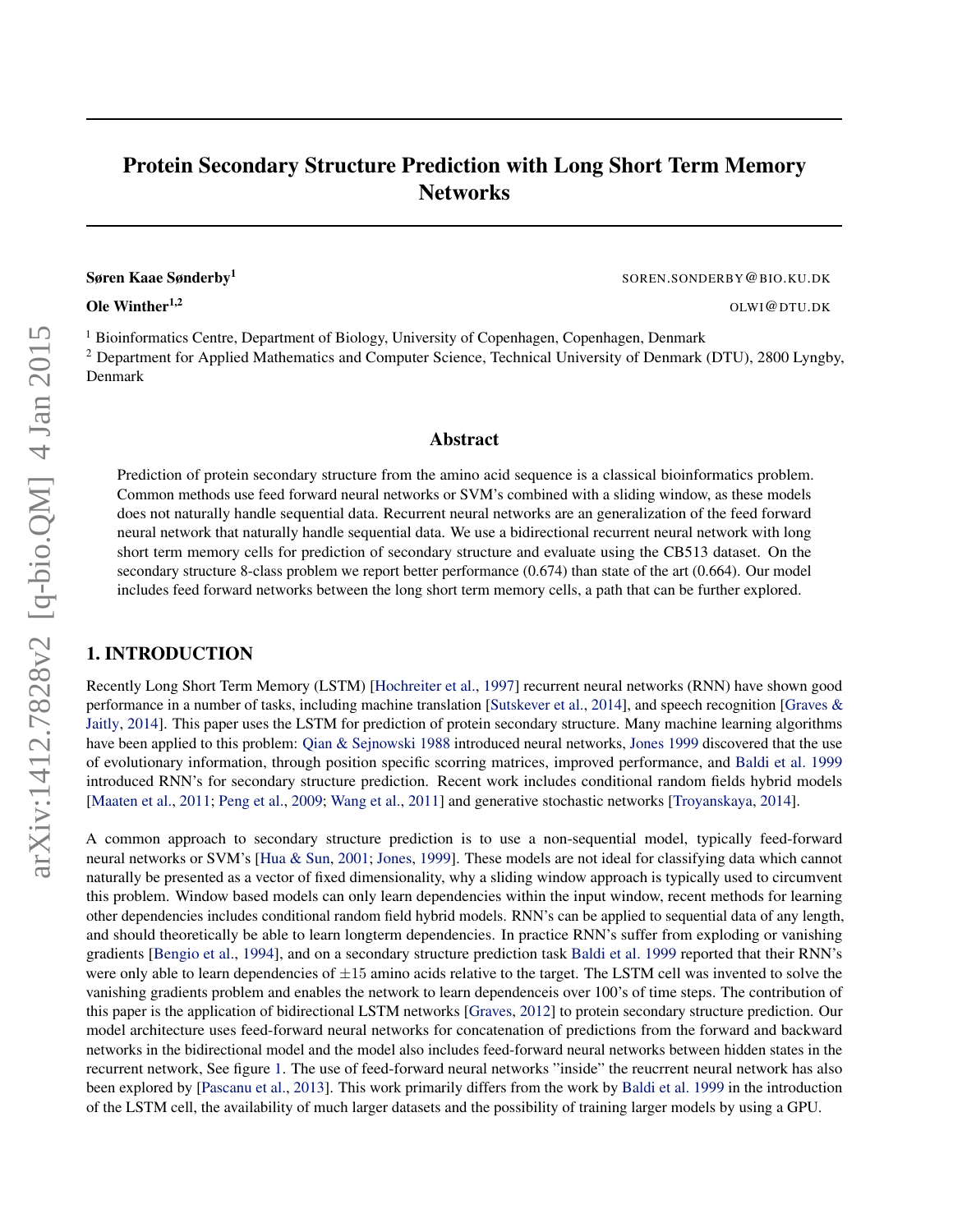# <span id="page-1-0"></span>2. MATERIALS AND METHODS

### 2.1. Model

The LSTM cell is implemented as described in [\[Graves,](#page-4-0) [2013\]](#page-4-0), however without peepholes, because recent papers have shown good performance without peepholes [\[Sutskever et al.,](#page-4-0) [2014;](#page-4-0) [Zaremba & Sutskever,](#page-5-0) [2014;](#page-5-0) [Zaremba et al.,](#page-5-0) [2014\]](#page-5-0). When predicting target  $x_t$  a (forwards) RNN only know the past sequence,  $x_1...x_t$ . In tasks where the entire sequence is known beforehand, e.g. secondary structure prediction, this is not desirable. [Schuster & Paliwal](#page-4-0) [1997](#page-4-0) introduced the bidirectional RNN as an elegant solution to this problem. One trains two separate RNN's, the forward RNN starts the recursion from  $x_1$  and goes forwards, the backwards model starts at  $x_n$  and goes backwards. The predictions from the forward and backward networks are combined and normalized, see Figure [1.](#page-2-0) The standard method for combining the forward and backward models is to normalize the activations from each layer in a softmax layer [\[Graves,](#page-4-0) [2012\]](#page-4-0). We expand the standard stacked bidirectional LSTM model by introducing a feed-forward network responsible for concatenating the output from the forward and backward networks into a single softmax prediction. Secondly we expand the model by inserting a feed-forward network between recurrent hidden states, see equation (7), along with shortcut connections between the recurrent hidden layers. Similar ideas have been explored for RNN's by [\[Pascanu et al.,](#page-4-0) [2013\]](#page-4-0). Figure [2](#page-3-0) shows a LSTM cell. Equation (1) to equation (10) describes the forward recursions for a single LSTM layer,  $h_{t-rec}$  is forwarded to the next time slice and  $h_t$  is passed upwards in a multilayer LSTM.

$$
i_t = \sigma(x_t W_{xi} + h_{t-1} W_{hi} + b_i)
$$
\n<sup>(1)</sup>

$$
f_t = \sigma(x_t W_{xf} + h_{t-1} W_{hf} + b_f)
$$
\n<sup>(2)</sup>

$$
o_t = \sigma(x_t W_{xo} + h_{t-1} W_{ho} + b_o)
$$
\n<sup>(3)</sup>

$$
g_t = \tanh(x_t W_{xg} + h_{t-1} W_{hg} + b_g) \tag{4}
$$

$$
c_t = f_t \odot c_{t-1} + i_t \odot g_t \tag{5}
$$

$$
h_t = o_t \odot \tanh(c_t) \tag{6}
$$

$$
h_{t-rec} = h_t + feedforwardnet(h_t)
$$
\n<sup>(7)</sup>

$$
\sigma(z) = \frac{1}{1 + \exp(-z)}\tag{8}
$$

- $\odot$ : Elementwise multiplication (9)
- $x_t$ : input from the previous layer:  $h_t^{l-1}$ (10)

#### 2.2. Data

We use the dataset from [Troyanskaya](#page-4-0)  $2014<sup>1</sup>$  $2014<sup>1</sup>$ . The dataset consists of amino acid sequences labeled with secondary structure. Sequences and structures were downloaded from PDB and annotated with the DSSP program [\[Kabsch & Sander,](#page-4-0) [1983\]](#page-4-0). In the literature it is common to map the 8-class DSSP output (Q8) to helix, sheets and coils (Q3), see Table [1.](#page-2-0) We use the original 8-class output, which is a harder problem. Each amino acid is encoded as an 42 dimensional vector, 21 dimensions for orthogonal encoding and 21 dimensions for sequence profiles. For further descriptions see [Troyanskaya](#page-4-0) [2014.](#page-4-0) The full dataset has 6128 non-homologous sequences (identity less than 30%). This set is further filtered such that no sequences has more than 25% identity with the CB513 dataset [\[Cuff & Barton,](#page-4-0) [1999\]](#page-4-0). The dataset is divided into a training (n=5278) and a validation set (n=256), the CB513 dataset is used for testing.

#### 2.3. Experimental setup

The LSTM is implemented in Theano [\[Bastien et al.,](#page-4-0) [2012\]](#page-4-0) using the Lasagne library<sup>2</sup>. The model has 3 layers with either 300 or 500 LSTM units in each layer. The feed-forward network, eq. (7), is a two layer ReLU network with 300 or 500 units in each layer, this network has skip connections. The output from the bidirectional forwards and backwards networks are concatenated into a single vector which is passed through a two layer ReLU network with 200 or 400 hidden units in

<sup>1</sup>[http://www.princeton.edu/˜jzthree/datasets/ICML2014](http://www.princeton.edu/~jzthree/datasets/ICML2014)

<sup>2</sup><https://github.com/benanne/Lasagne>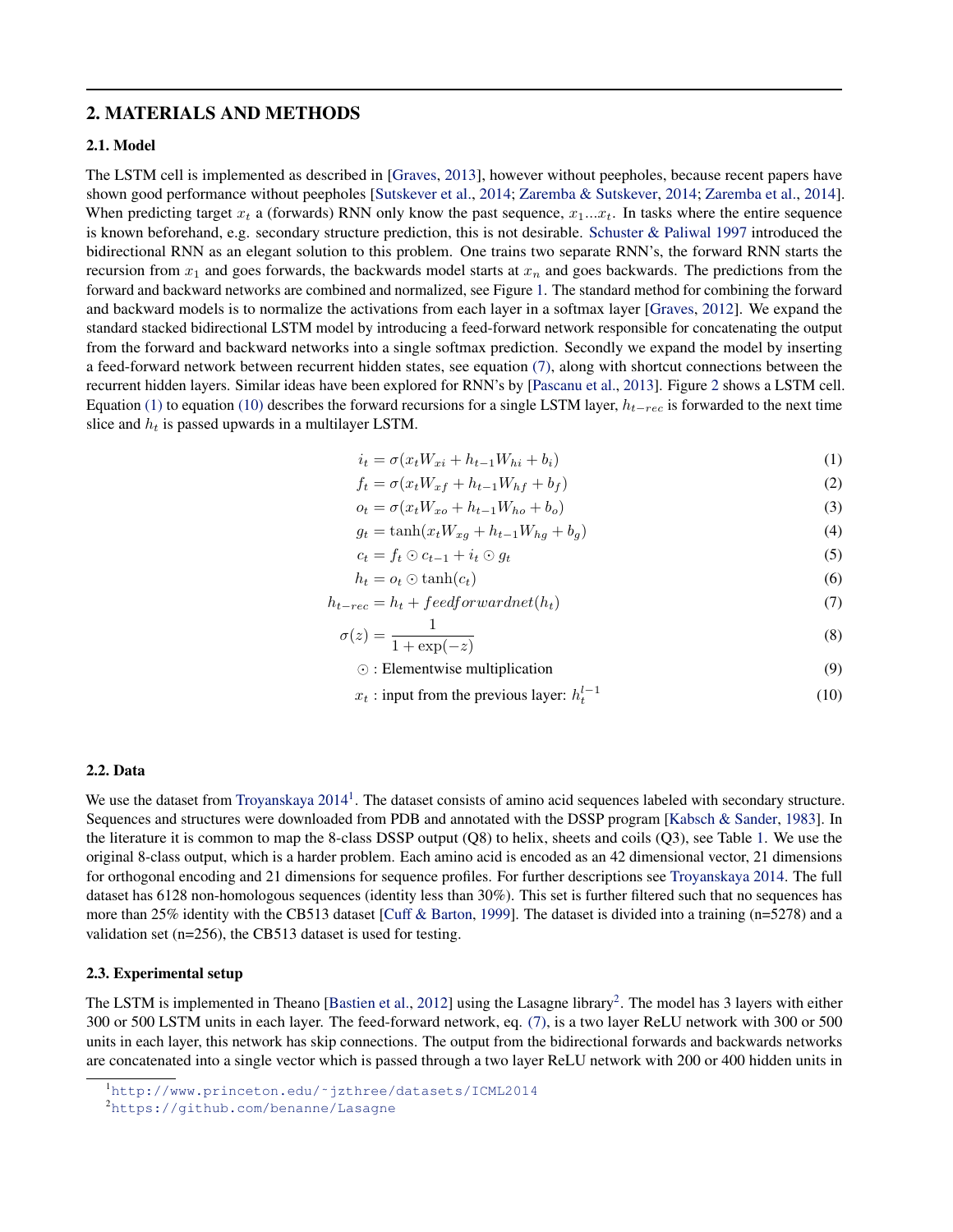<span id="page-2-0"></span>

Figure 1. Unrolled recurrent neural networks. *left*: Unidirectional LSTM with a single layer. *right*: Bidirectional LSTM with single layer. The forward LSTM (red arrows) starts at time 1 and the backwards LSTM (blue arrows) starts at time n, then they go forwards and backwards respectively. The errors from the forward and backward nets are combined using a feed forward net and the result is used for back propagation. Note the feedforward nets between time slices. The figure shows a single layer model, but the model is easily extended with more layers. Adapted from [\[Graves,](#page-4-0) [2012\]](#page-4-0).

each layer. The concatenation network is regularized using 50% dropout. In the LSTM cells all initial weights are sampled uniformly between -0.05 and 0.05 and biases are initialized at zero. In the fully connected layers weights are initialized using Lasagne's default settings. The LSTM initial hidden and cell states are learned. The learning rate is controlled with AdaDelta using default settings ( $\rho = 0.95$ ,  $\epsilon = 10^{-6}$ )[\[Zeiler,](#page-5-0) [2012\]](#page-5-0). After each epoch we calculate the norm of the gradients updates divided by the batch size:

$$
norm_{2} = \left\| \frac{\text{gradient updates}}{\text{batch size}} \right\|_{2}
$$

If the norm exceeds 0.5 all gradients are scaled with  $\frac{0.5}{norm_2}$ . The batch size is 128.

| $8$ -class $(Q8)$ | $3$ class $(Q3)$ | <b>Frequency</b> | <b>Name</b>       |
|-------------------|------------------|------------------|-------------------|
| H                 | н                | 0.34535          | $\alpha$ -helix   |
| E                 | Е                | 0.21781          | $\beta$ -strand   |
|                   | C                | 0.19185          | loop or irregular |
| т                 | C                | 0.11284          | $\beta$ -turn     |
| S                 | C                | 0.08258          | bend              |
| G                 | H                | 0.03911          | $3_{10}$ -helix   |
| В                 | E                | 0.01029          | $\beta$ -bridge   |
|                   | $\subset$        | 0.00018          | $\pi$ -helix      |

Table 1. Description of protein secondary structure classes and class frequencies in the dataset. In the litterature the 8-class DSSP output is typically mapped to 3 classes. The 8 to 3 class mappings are included for reference.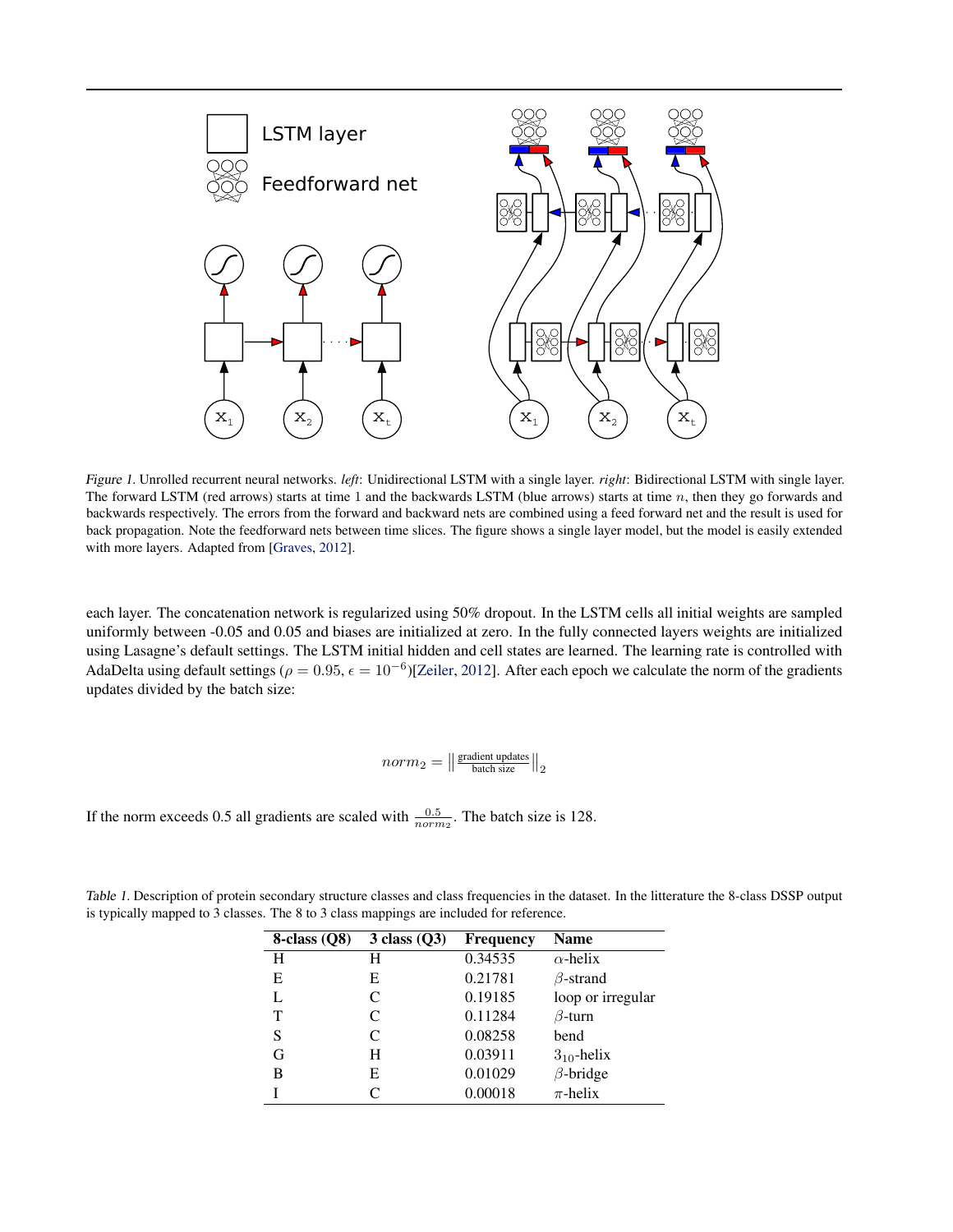<span id="page-3-0"></span>

Figure 2. LSTM memory cell. *i*: input gate, *f*: forget gate, *o*: output gate, *g*: input modulation gate, *c*: memory cell. Blue arrow heads are  $c_{t-1}$  and red arrow heads are  $c_t$ . The notation corresponds to equations [\(1\)](#page-1-0) to [\(10\)](#page-1-0) such that  $W_{xo}$  is wights for x to output gate and  $W_{hf}$ is weigts for  $h_{t-1}$  to forget gates etc. Adapted from [\[Zaremba & Sutskever,](#page-5-0) [2014\]](#page-5-0).

Table 2. Test set per amino acid accuracy for CB513. <sup>∗</sup>Reported by [Wang et al.](#page-5-0) [2011](#page-5-0)

|                                           | Q8 accuracy |
|-------------------------------------------|-------------|
| [Pollastri et al., 2002] (BRNN)*          | 0.511       |
| Wang et al. 2011 (CNF - 5-model ensemble) | 0.649       |
| Troyanskaya 2014 (GSN)                    | 0.664       |
| LSTM small                                | 0.671       |
| LSTM large                                | 0.674       |

# 3. RESULTS

The LSTM network has a correct classification rate of 0.674, better than current state of the art performance achieved by a generative stochastic network (GSN) [\[Bengio & Thibodeau-Laufer,](#page-4-0) [2013;](#page-4-0) [Troyanskaya,](#page-4-0) [2014\]](#page-4-0) and a conditional neural field (CNF) [\[Lafferty et al.,](#page-4-0) [2001;](#page-4-0) [Peng et al.,](#page-4-0) [2009\]](#page-4-0). Furthermore the LSTM network performs significantly better than the bidirectional RNN (BRNN) used in SSpro8 having a correct classification rate of 0.511 [\[Pollastri et al.,](#page-4-0) [2002\]](#page-4-0), see Table 2.

# 4. DISCUSSION AND CONCLUSION

We used the LSTM RNN for prediction of protein secondary structure. To our knowlegde the CB513 performance of 0.674 is currently state-of-the-art. Comparision with the SSpro8 method shows that the LSTM significantly improves the performance. Similarly the LSTM performs bettter than both Conditional neural fields and GSN methods. Inspired by [Pascanu et al.](#page-4-0) [2013](#page-4-0) we used a feedforward network between the recurrent connections. We showed that a LSTM with this architecture and a feedforward neural net for concatenation of the forward and backward nets performs significantly better than existing methods for secondary structure prediction. Future work includes investigation of different architectures for the feedforwards networks.

# 5. AUTHORS CONTRIBUTIONS

SS is PhD student under the supervision of OW. SS developed the model and performed the experiments. Both authors read and approved the final version of the article.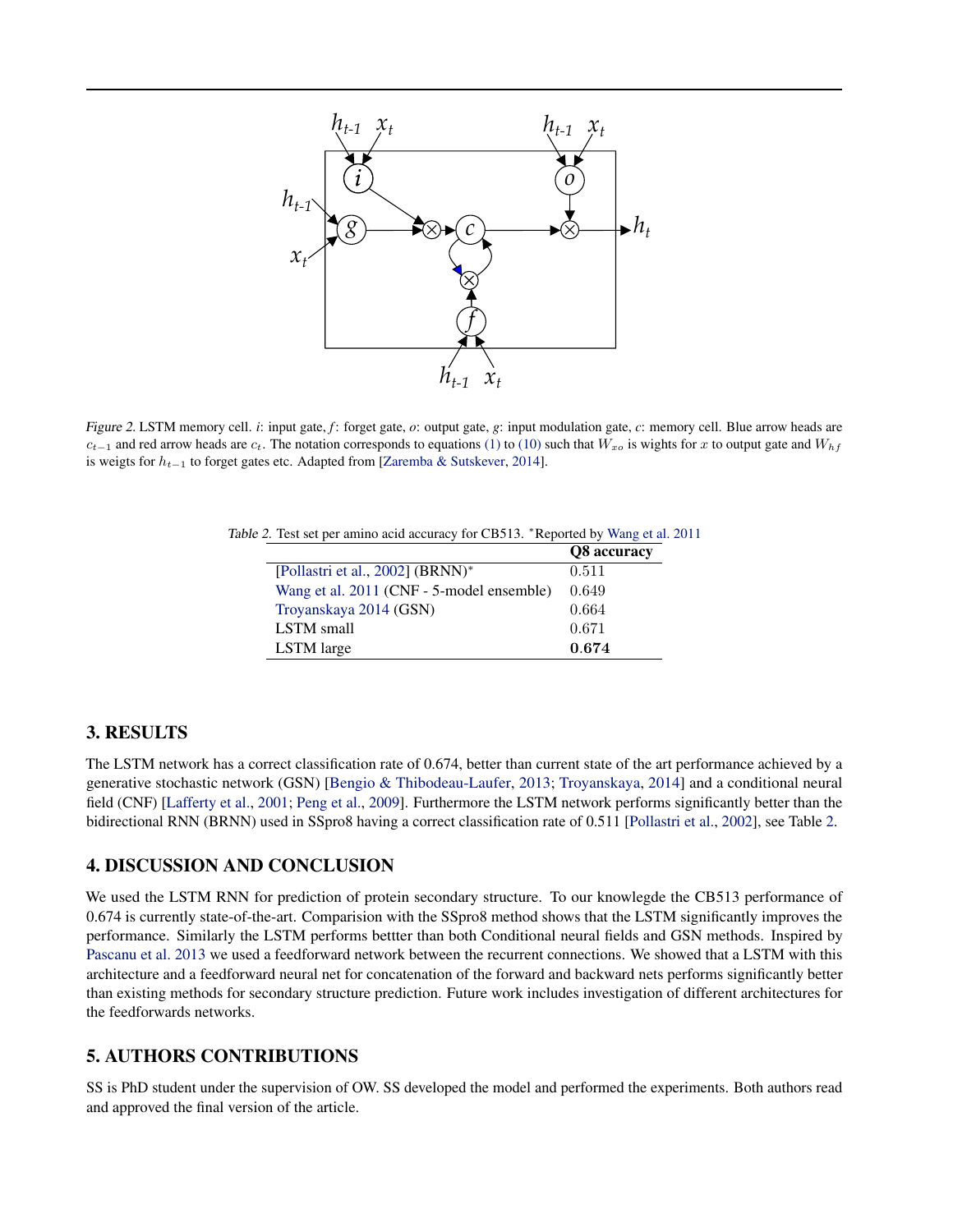# <span id="page-4-0"></span>6. ACKNOWLEDGEMENTS

We gratefully acknowledge the support of NVIDIA Corporation with the donation of the Tesla K40 GPU used for this research. We wish to acknowledge funding from the Novo Nordisk Foundation.

#### References

- Baldi, P, Brunak, S, and Frasconi, P. Exploiting the past and the future in protein secondary structure prediction. *Bioinformatics*, 15(11): 937–946, 1999.
- Bastien, Frédéric, Lamblin, Pascal, Pascanu, Razvan, Bergstra, James, Goodfellow, Ian, Bergeron, Arnaud, Bouchard, Nicolas, Warde-Farley, David, and Bengio, Yoshua. Theano: new features and speed improvements. *arXiv preprint arXiv:1211.5590*, November 2012.
- Bengio, Y, Simard, P, and Frasconi, P. Learning long-term dependencies with gradient descent is difficult. *Neural Networks, IEEE Transactions*, 5(2):157–166, 1994.
- Bengio, Yoshua and Thibodeau-Laufer, Éric. Deep Generative Stochastic Networks Trainable by Backprop. arXiv preprint *arXiv:1306.1091*, 2013.
- Cuff, JA and Barton, GJ. Evaluation and improvement of multiple sequence methods for protein secondary structure prediction. *Proteins: Structure, Function, and Bioinformatics*, 34(4):508–519, 1999.
- Graves, A. *Supervised sequence labelling with recurrent neural networks*. Springer, 2012. ISBN 978-3-642-24797-2.
- Graves, A and Jaitly, N. Towards end-to-end speech recognition with recurrent neural networks. *Proceedings of the 31st International Conference on Machine Learning (ICML-14)*, pp. 1764–1772, 2014.
- Graves, Alex. Generating sequences with recurrent neural networks. *arXiv preprint arXiv:1308.0850*, 2013.
- Hochreiter, S, urgen Schmidhuber, J, and Elvezia, C. LONG SHORT-TERM MEMORY. *Neural Computation*, 9(8):1735–1780, 1997.
- Hua, S and Sun, Z. A novel method of protein secondary structure prediction with high segment overlap measure: support vector machine approach. *Journal of molecular biology*, 308:397–407, 2001. ISSN 0022-2836. doi: 10.1006/jmbi.2001.4580.
- Jones, DT. Protein secondary structure prediction based on position-specific scoring matrices. *Journal of molecular biology*, 292(2): 195–202, 1999.
- Kabsch, W and Sander, C. Dictionary of protein secondary structure: pattern recognition of hydrogen-bonded and geometrical features. *Biopolymers*, 22(12):2577–2637, 1983.
- Lafferty, John, McCallum, Andrew, and Pereira, Fernando C N. Conditional random fields: Probabilistic models for segmenting and labeling sequence data. *ICML '01 Proceedings of the Eighteenth International Conference on Machine Learning*, pp. 282–289, 2001. ISSN 1750-2799. doi: 10.1038/nprot.2006.61.
- Maaten, L, Welling, M, and Saul, LK. Hidden-unit conditional random fields. In *International Conference on Artificial Intelligence and Statistics*, pp. 479–488, 2011.
- Pascanu, Razvan, Gulcehre, Caglar, Cho, Kyunghyun, and Bengio, Yoshua. How to Construct Deep Recurrent Neural Networks. *arXiv preprint arXiv:1312.6026*, pp. 1–10, 2013.
- Peng, J, Bo, L, and Xu, J. Conditional neural fields. In *Advances in Neural Information Processing Systems 22*, pp. 1419–1427, 2009.
- Pollastri, Gianluca, Przybylski, Darisz, Rost, Burkhard, and Baldi, Pierre. Improving the prediction of protein secondary structure in three and eight classes using recurrent neural networks and profiles. *Proteins*, 47:228–235, 2002. ISSN 1097-0134. doi: 10.1002/prot.10082.
- Qian, N and Sejnowski, T J. Predicting the secondary structure of globular proteins using neural network models. *Journal of molecular biology*, 202:865–884, 1988. ISSN 0022-2836.
- Schuster, M and Paliwal, KK. Bidirectional recurrent neural networks. *Signal Processing*, 45(11):2673–2681, 1997.
- Sutskever, I, Vinyals, O, and Le, QVV. Sequence to sequence learning with neural networks. *Advances in Neural Information Processing Systems*, pp. 3104–3112, 2014.
- Troyanskaya, Olga G. Deep Supervised and Convolutional Generative Stochastic Network for Protein Secondary Structure Prediction. *Proceedings of the 31st International Conference on Machine Learning*, 32:745–753, 2014.